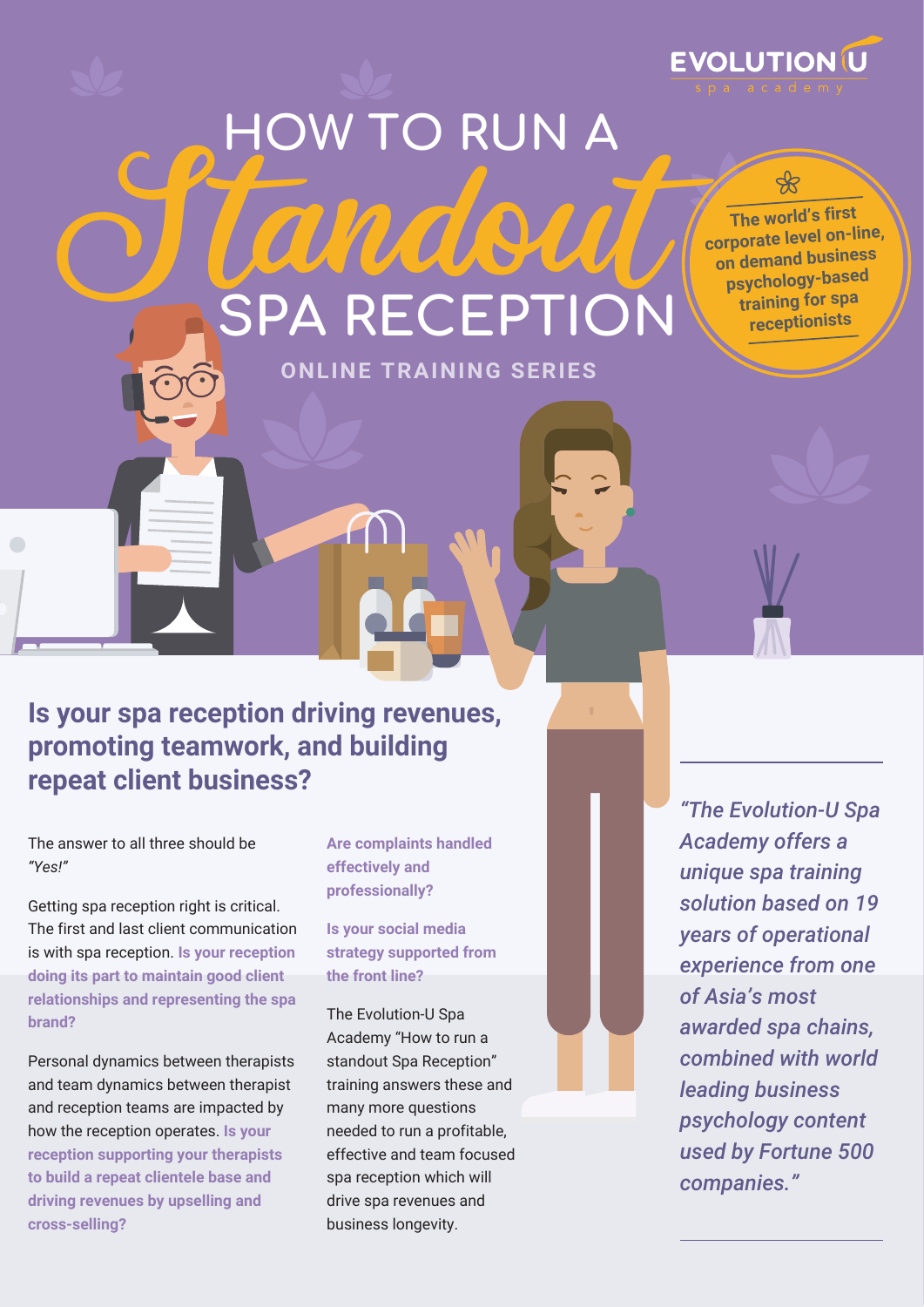



### sense <sub>of</sub> touch Founded

multi-award winning day spa chain Sense of Touch in 2002

Has trained over 5,000 executives globally in business psychology

Regular panelist and speaker on the global spa circuit



# What do I get



12 tutorial videos packed full of great information and tips on how to run a profitable and efficient spa reception!



Knowledge Reviews to make sure the key points have been understood.



Beautifully designed articles and "Top Tips" to help review and remember the key points



An Evolution-U Spa Academy Certificate of Completion!



Lots of group exercises and role plays\*

\*if your spa manager also takes the Evolution-U Spa Academy "Running a Top Performing Spa Team" training.

Founded in 2009 to develop and deliver high level proprietary soft skills training content

Client base of leading financial institutions and multi-nationals from sectors including insurance, consulting, legal, government, luxury, retail, spa and wellness.

Core competencies include Communication, Persuasion, Sales, Negotiation, Personal Empowerment, Leadership, Coaching and Diversity & Inclusion.

Course Duration

**2½ hours (12 topics)**

All courses are fully on-line and on demand, so you can complete their training over an 10–12-day period of approximately one 15-minute session per day!